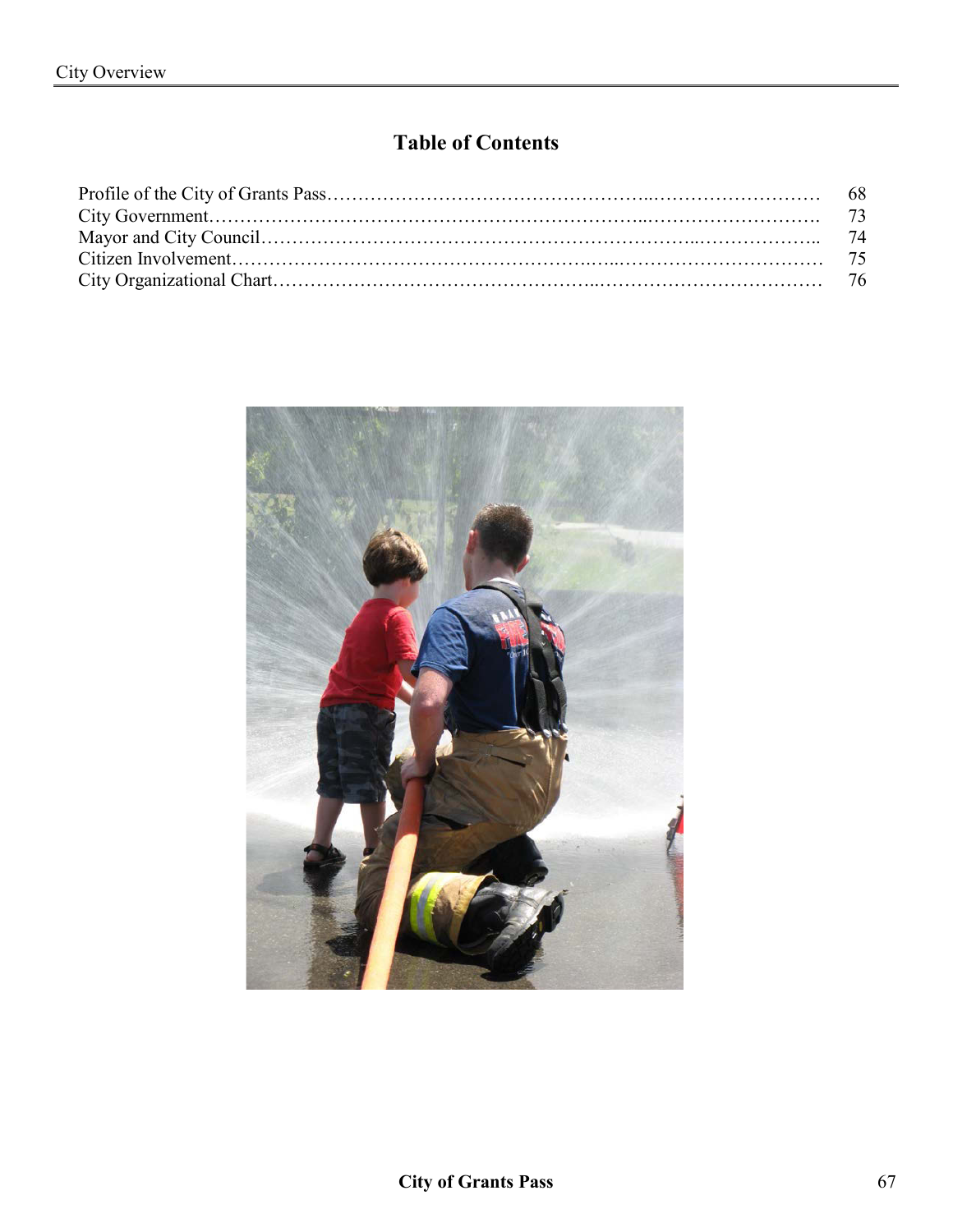

#### **Overview**

Grants Pass is located in the "Sun Belt" of Southern Oregon astride the banks of the Rogue River, one of America's premier white water rivers. Nestled among a series of mountains giving the valley a scenic backdrop, Grants Pass is situated in Southwestern Oregon on the Interstate 5. With a current population of 34,885, it is the county seat of Josephine County and serves as the major commercial center for the county population of more than 82,815.

Grants Pass and its surrounding valleys have a colorful past forged by

Native Americans, trappers, loggers, gold panners, celebrities, and writers who were attracted to the river and who contributed to its legends. The first inhabitants of the region were the Takilma and Shasta tribes, frequently referred to by Hudson Bay trappers as "The Rogues" because of their willingness to fight for their rights. Josephine County was named for Josephine Rollins Ort, who came to the Illinois Valley with her father in 1851 and was credited with the first discovery of gold in Southern Oregon. The promise of gold caused Grants Pass, named to honor General Ulysses S. Grant's success at Vicksburg, to grow quickly. Farming began in order to meet the miner's needs. Besides gold, timber was a major product of the county. From cigars and bricks, to pine needles, industry in Grants Pass started to boom. Well established by the 1900's, the commercial salmon fleets added one more reason to draw people to the area. Recreational salmon fishing still draws people to the community.

The community is very volunteer oriented. Public and private enterprise working in unison with citizens completed a ten-year project of building a 50-acre community park "for all ages." Reinhart Volunteer Park boasts baseball diamonds, soccer fields, horseshoes pits, basketball and tennis courts, passive trails, viewing ponds, playgrounds, and picnic and shelter areas created through thousands of volunteer hours and donated services. This volunteer spirit continued with the 8.37 acre Morrison Centennial Park. This park, dedicated in February 2005, was created by volunteers on donated land. Volunteers continue to work on both new and older projects such as Redwood Park and on adding adjacent property to Reinhart Volunteer Park. These projects, along with many others too numerous to list, exemplify the pride of the local citizens.

Rogue Community College is a two year accredited public community college and provides excellent educational opportunities to all in the community. It boasts a population of more than 10,000 full and part-time students. The college caters not only to transfer programs but also offers technical and vocational programs, adult basic education, and recreational learning. Southern Oregon University, one of nine state university campuses, is located just 40 miles south of Grants Pass in Ashland. School District #7, serving students within the city limits, provides education to 5,741 students at ten school sites made up of six elementary schools, two middle schools, one high school, and one alternative school. There are also over 10 private and parochial schools in Josephine County.

The Rogue River provides many recreational opportunities such as: jet-boat trips, rafting, kayaking, fishing, water skiing, swimming, hiking, and gold panning. Nearby mountains provide high-mountain recreation, including snow skiing at Mt. Ashland. Other scenic attractions include Crater Lake National Park, Oregon Caves National Monument, and the Redwoods that stretch from San Francisco to Southern Oregon. Cultural activities include the Oregon Shakespeare Festival in Ashland and the historic town of Jacksonville.  $\blacksquare$ 

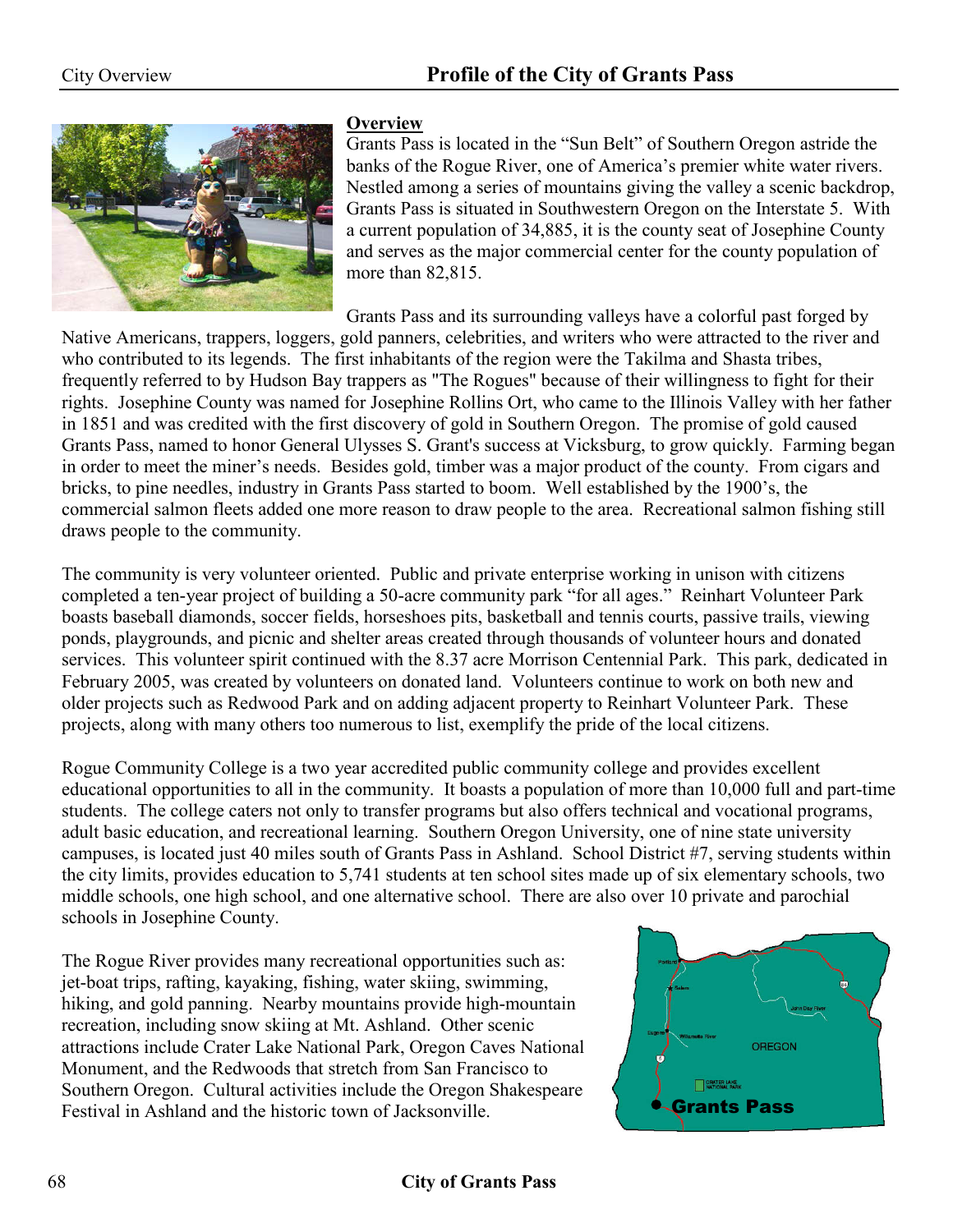#### **Economy**

Once a timber based community, manufacturing, tourism, recreation, and service industries now provide the major sources of employment. Josephine County's reliance on logging and timber products manufacturing has decreased over the past three decades. And, while the county's industrial base has diversified to include technology, medical care, tourism, retirement services, manufacturing, retail trade and other service sectors, the wood products industry is still a major force in the county. A state economist has determined Josephine County to rank highest among non-metro Oregon counties in terms of economic diversification.

The civilian labor force component made a positive contribution across all areas, perhaps suggesting that the post-recession decline in the labor force is drawing to a close and marking the beginning of an accelerated pace of activity going forward. Unemployment rates have declined to the point that their contribution is generally neutral to positive across most regions. Still, unemployment remains somewhat

elevated in the Rogue Valley area. Measures of activity have improved for most regions since January of last year; the Rogue Valley measure has been generally steady.

Josephine County total payroll employment rose by 170 jobs in March. Manufacturing had the largest increase, gaining 100 jobs over the month. Leisure and hospitality gained 40 jobs, as the seasonal upturn in this tourism-dependent industry is beginning. Wholesale trade and other services each gained 20 jobs over the month. Government employment rose by 20 jobs, with a gain of 10 on both state government and local government education.

The seasonally adjusted rate in March was 9.7 percent, down from 11.3 percent in March 2013.

Since March 2013 to current, total payroll employment rose by 80. Manufacturing had the largest over the year increase, gaining 170 jobs, 30 of those in wood product manufacturing. Increases were also estimated in ambulatory health care services (+80) and professional and business services (+60). Construction employment was unchanged from February and decreased by 70 jobs over the year in Josephine County. Other industries shedding jobs over the year included wholesale trade (-50), food and beverage stores (-90), and leisure and hospitality  $(-30)$ .



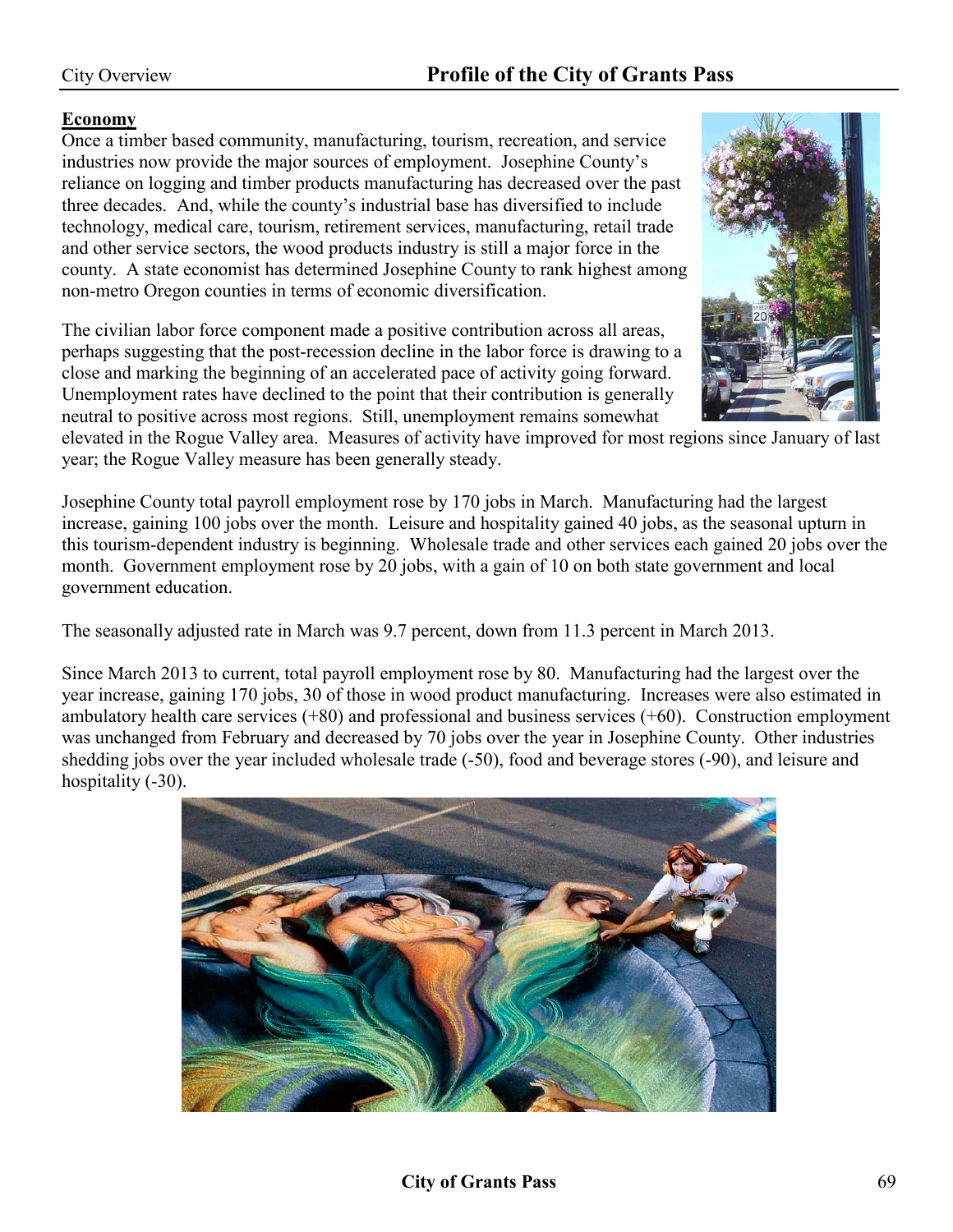### **Details at a Glance**

#### **Location:**

**Southern Oregon off of I-5, Exit No. 55 & No. 58, 68 miles south of Roseburg and 6 miles north of Rogue River, 240 miles south of Portland and 407 miles north of San Francisco.** 

| <b>Date of Incorporation: 1887</b>                                                                                                 |                                                                                                                                                                      |            |                                                                                           | <b>Education (March 31, 2013):</b>                                                                                                                                                                                                                            |                                                                                                                                                                                                                |
|------------------------------------------------------------------------------------------------------------------------------------|----------------------------------------------------------------------------------------------------------------------------------------------------------------------|------------|-------------------------------------------------------------------------------------------|---------------------------------------------------------------------------------------------------------------------------------------------------------------------------------------------------------------------------------------------------------------|----------------------------------------------------------------------------------------------------------------------------------------------------------------------------------------------------------------|
|                                                                                                                                    |                                                                                                                                                                      |            |                                                                                           | Grants Pass School District #7                                                                                                                                                                                                                                |                                                                                                                                                                                                                |
| <b>Climate (2013):</b>                                                                                                             |                                                                                                                                                                      |            |                                                                                           | Attendance centers                                                                                                                                                                                                                                            | 10                                                                                                                                                                                                             |
| <b>Average Temperature:</b>                                                                                                        |                                                                                                                                                                      | High       | Low                                                                                       | Student/teacher ratio                                                                                                                                                                                                                                         | 24:1                                                                                                                                                                                                           |
| July                                                                                                                               |                                                                                                                                                                      | $93^\circ$ | $74^\circ$                                                                                | Total enrollment                                                                                                                                                                                                                                              | 5,741                                                                                                                                                                                                          |
| January                                                                                                                            |                                                                                                                                                                      | $53^\circ$ | $33^\circ$                                                                                |                                                                                                                                                                                                                                                               |                                                                                                                                                                                                                |
|                                                                                                                                    |                                                                                                                                                                      |            |                                                                                           | <b>Elections (November 2012):</b>                                                                                                                                                                                                                             |                                                                                                                                                                                                                |
| <b>Annual Precipitation</b>                                                                                                        |                                                                                                                                                                      |            | 25.8                                                                                      | Registered voters                                                                                                                                                                                                                                             | 18,475                                                                                                                                                                                                         |
|                                                                                                                                    |                                                                                                                                                                      |            |                                                                                           | <b>Ballots</b> cast                                                                                                                                                                                                                                           | 14,490                                                                                                                                                                                                         |
| <b>Elevation:</b>                                                                                                                  |                                                                                                                                                                      |            | 960'                                                                                      | Percentage voted                                                                                                                                                                                                                                              | 78.43%                                                                                                                                                                                                         |
| <b>Population:</b>                                                                                                                 |                                                                                                                                                                      |            |                                                                                           | <b>Fire Protection:</b>                                                                                                                                                                                                                                       |                                                                                                                                                                                                                |
| Year                                                                                                                               | Amount                                                                                                                                                               |            | % Increase                                                                                | <b>Stations</b>                                                                                                                                                                                                                                               | 3                                                                                                                                                                                                              |
| 2013                                                                                                                               | 34,855                                                                                                                                                               |            | $\cdot$ 3                                                                                 | Employees                                                                                                                                                                                                                                                     | 30                                                                                                                                                                                                             |
| 2012                                                                                                                               | 34,740                                                                                                                                                               |            | $\cdot$ 3                                                                                 | Interns                                                                                                                                                                                                                                                       | 9                                                                                                                                                                                                              |
| 2011                                                                                                                               | 34,660                                                                                                                                                               |            | .4                                                                                        |                                                                                                                                                                                                                                                               |                                                                                                                                                                                                                |
| 2010                                                                                                                               | 34,533                                                                                                                                                               |            | 3.9                                                                                       |                                                                                                                                                                                                                                                               |                                                                                                                                                                                                                |
| 2009                                                                                                                               | 33,225                                                                                                                                                               |            | 2.9                                                                                       |                                                                                                                                                                                                                                                               |                                                                                                                                                                                                                |
| 2008                                                                                                                               | 32,290                                                                                                                                                               |            | 1.7                                                                                       | <b>Police Protection:</b>                                                                                                                                                                                                                                     |                                                                                                                                                                                                                |
| 2007                                                                                                                               | 31,740                                                                                                                                                               |            | 2.6                                                                                       | Employees (sworn)                                                                                                                                                                                                                                             | 50                                                                                                                                                                                                             |
|                                                                                                                                    |                                                                                                                                                                      |            |                                                                                           |                                                                                                                                                                                                                                                               |                                                                                                                                                                                                                |
|                                                                                                                                    |                                                                                                                                                                      |            |                                                                                           |                                                                                                                                                                                                                                                               |                                                                                                                                                                                                                |
|                                                                                                                                    |                                                                                                                                                                      |            |                                                                                           |                                                                                                                                                                                                                                                               |                                                                                                                                                                                                                |
|                                                                                                                                    |                                                                                                                                                                      |            |                                                                                           |                                                                                                                                                                                                                                                               |                                                                                                                                                                                                                |
|                                                                                                                                    |                                                                                                                                                                      |            |                                                                                           |                                                                                                                                                                                                                                                               |                                                                                                                                                                                                                |
|                                                                                                                                    |                                                                                                                                                                      |            |                                                                                           |                                                                                                                                                                                                                                                               |                                                                                                                                                                                                                |
|                                                                                                                                    |                                                                                                                                                                      |            |                                                                                           |                                                                                                                                                                                                                                                               |                                                                                                                                                                                                                |
|                                                                                                                                    |                                                                                                                                                                      |            |                                                                                           |                                                                                                                                                                                                                                                               |                                                                                                                                                                                                                |
|                                                                                                                                    |                                                                                                                                                                      |            |                                                                                           |                                                                                                                                                                                                                                                               |                                                                                                                                                                                                                |
|                                                                                                                                    |                                                                                                                                                                      |            |                                                                                           |                                                                                                                                                                                                                                                               |                                                                                                                                                                                                                |
|                                                                                                                                    |                                                                                                                                                                      |            |                                                                                           |                                                                                                                                                                                                                                                               |                                                                                                                                                                                                                |
|                                                                                                                                    |                                                                                                                                                                      |            |                                                                                           |                                                                                                                                                                                                                                                               |                                                                                                                                                                                                                |
|                                                                                                                                    |                                                                                                                                                                      |            |                                                                                           |                                                                                                                                                                                                                                                               |                                                                                                                                                                                                                |
|                                                                                                                                    |                                                                                                                                                                      |            |                                                                                           |                                                                                                                                                                                                                                                               |                                                                                                                                                                                                                |
|                                                                                                                                    |                                                                                                                                                                      |            |                                                                                           |                                                                                                                                                                                                                                                               |                                                                                                                                                                                                                |
|                                                                                                                                    |                                                                                                                                                                      |            |                                                                                           |                                                                                                                                                                                                                                                               |                                                                                                                                                                                                                |
|                                                                                                                                    |                                                                                                                                                                      |            |                                                                                           | 2009                                                                                                                                                                                                                                                          |                                                                                                                                                                                                                |
|                                                                                                                                    |                                                                                                                                                                      |            |                                                                                           |                                                                                                                                                                                                                                                               |                                                                                                                                                                                                                |
|                                                                                                                                    |                                                                                                                                                                      |            |                                                                                           |                                                                                                                                                                                                                                                               |                                                                                                                                                                                                                |
|                                                                                                                                    |                                                                                                                                                                      |            |                                                                                           |                                                                                                                                                                                                                                                               |                                                                                                                                                                                                                |
|                                                                                                                                    |                                                                                                                                                                      |            |                                                                                           | 2005                                                                                                                                                                                                                                                          |                                                                                                                                                                                                                |
|                                                                                                                                    |                                                                                                                                                                      |            |                                                                                           | 2004                                                                                                                                                                                                                                                          | \$1,350,701                                                                                                                                                                                                    |
| 2006<br>2005<br>2004<br>2003<br>2002<br>2001<br>2000<br>1990<br>1980<br>1970<br>1960<br><b>Taxes (2013):</b><br>Sales tax<br>value | 30,930<br>26,085<br>25,423<br>24,470<br>23,870<br>23,670<br>23,170<br>17,503<br>15,032<br>12,455<br>10,118<br>Consolidated property tax<br>rate per \$1,000 assessed |            | 18.6<br>2.6<br>3.9<br>2.5<br>.9<br>2.2<br>32.4<br>16.5<br>20.7<br>23.1<br>None<br>\$12.49 | Volunteers (auxiliary)<br>Volunteer hours<br><b>Recreation and Culture:</b><br>Parks<br>Green spaces/trails<br>Museums<br>Swimming pool<br><b>Assessed Property Value:</b><br>In thousands of dollars<br>2013<br>2012<br>2011<br>2010<br>2008<br>2007<br>2006 | 15<br>2,950<br>17<br>$\boldsymbol{9}$<br>$\overline{2}$<br>$\mathbf{1}$<br>\$2,624,937<br>\$2,560,620<br>\$2,508,736<br>\$2,409,615<br>\$2,318,500<br>\$2,207,029<br>\$2,065,308<br>\$1,728,992<br>\$1,446,214 |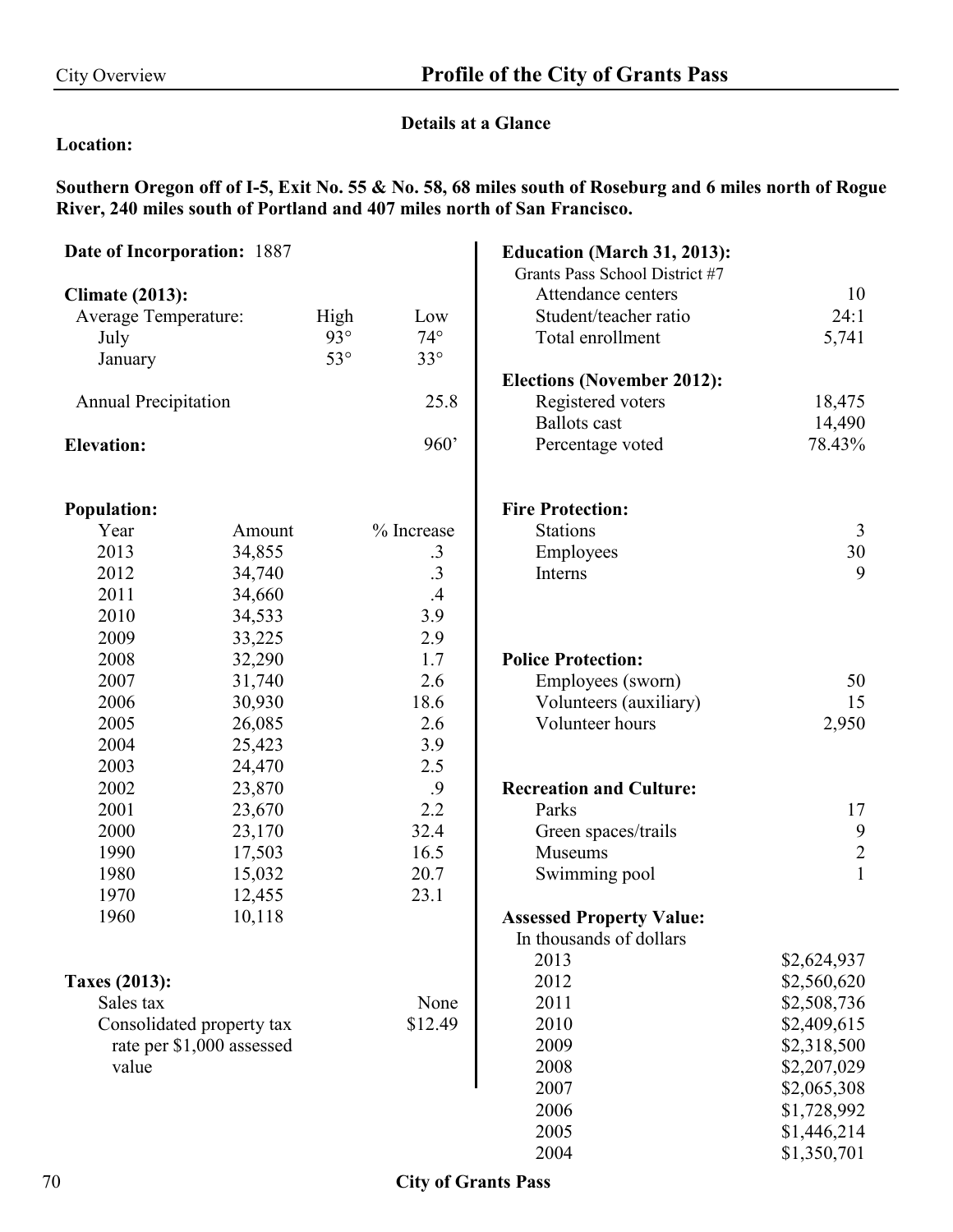## **Details at a Glance**

## **2010 Census Information Zip Code 97526**

| <b>Age Composition*:</b>         |        |            | <b>Housing Units:</b>       |                                   |            |
|----------------------------------|--------|------------|-----------------------------|-----------------------------------|------------|
| Under 5 years                    | 1,786  | $(5.2\%)$  | Year                        | Amount                            | % Increase |
| 5 to 19 years                    | 6,393  | $(18.7\%)$ | 2010                        | 15,561                            | 57         |
| 20 to 44 years                   | 8,665  | $(25.3\%)$ | 2000                        | 9,885                             | 32         |
| 45 to 64 years                   | 10,061 | $(29.4\%)$ | 1990                        | 7,480                             | 22         |
| $65+$ years                      | 7,300  | $(21.3\%)$ | 1980                        | 6,117                             | 36         |
| *Based on population of 34,205 - |        |            | 1970                        | 4,491                             |            |
| Census 2010 Demographic          |        |            |                             |                                   |            |
| Profiles                         |        |            |                             |                                   |            |
|                                  |        |            | <b>2010 Housing Tenure:</b> |                                   |            |
| <b>Median Age:</b>               |        |            | Occupied housing units:     |                                   | 14,178     |
| 2010                             |        | 45.6       | Owner occupied              |                                   | 8,931      |
| 2000                             |        | 38         | Renter occupied             |                                   | 5,247      |
| 1990                             |        | 37         |                             |                                   |            |
| 1980                             |        | 32         | Income in 2010:             |                                   |            |
| 1970                             |        | 36         |                             | Median Household Income           | \$34,652   |
| 1960                             |        | 34         |                             |                                   |            |
|                                  |        |            | Mortgage:                   |                                   |            |
| <b>2010 Housing Occupancy:</b>   |        |            |                             | <b>Median Monthly Owner Costs</b> | \$1,478    |
| Total housing units:             |        | 15,422     |                             |                                   |            |
| Occupied units                   |        | 14,178     | <b>Gross Rent:</b>          |                                   |            |
| Rental vacancy rate              |        | 6.6%       | <b>Median Gross Rent</b>    |                                   | \$775      |

# **Population Growth**

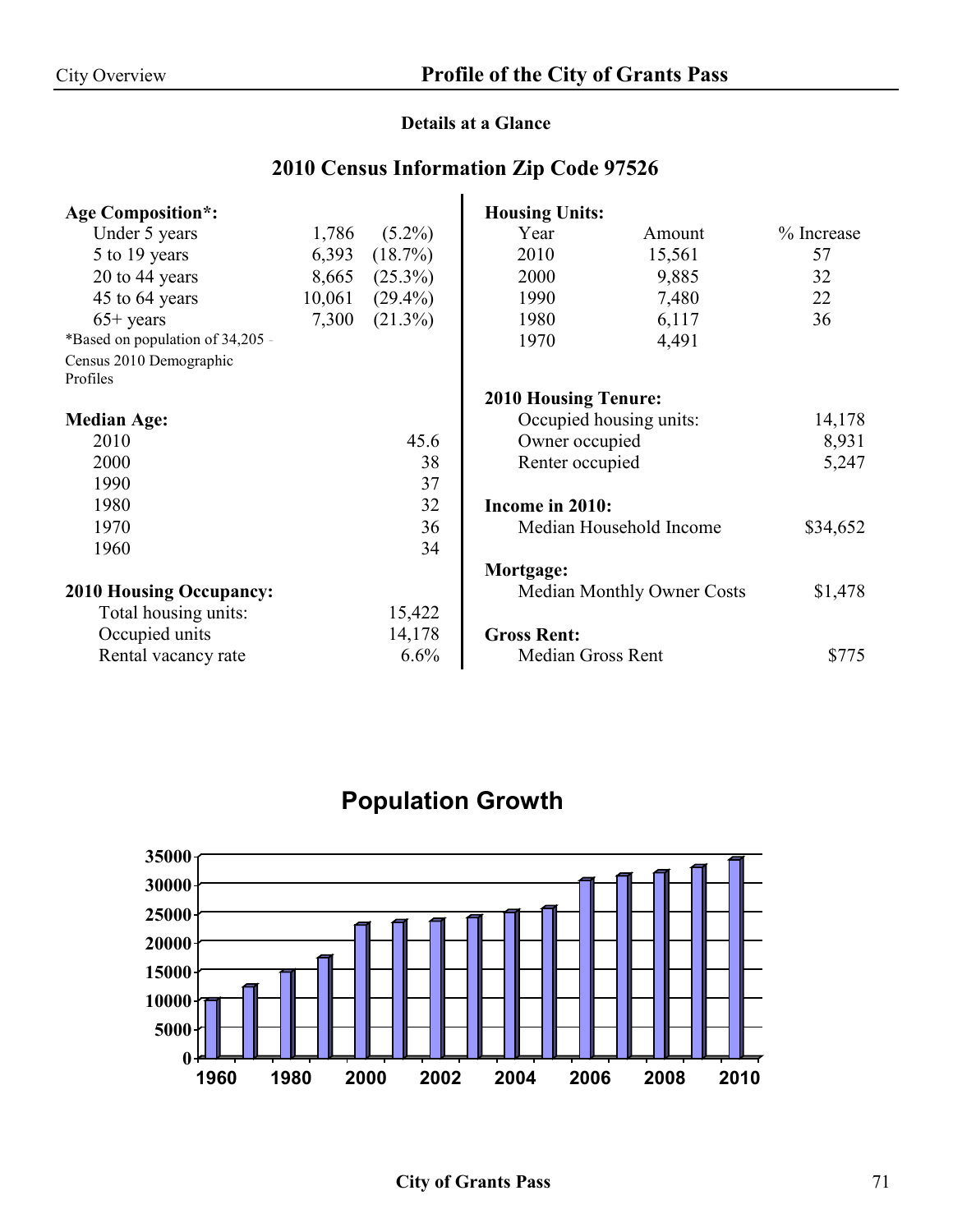

**Map of the City of Grants Pass and the Urban Growth Boundary Area**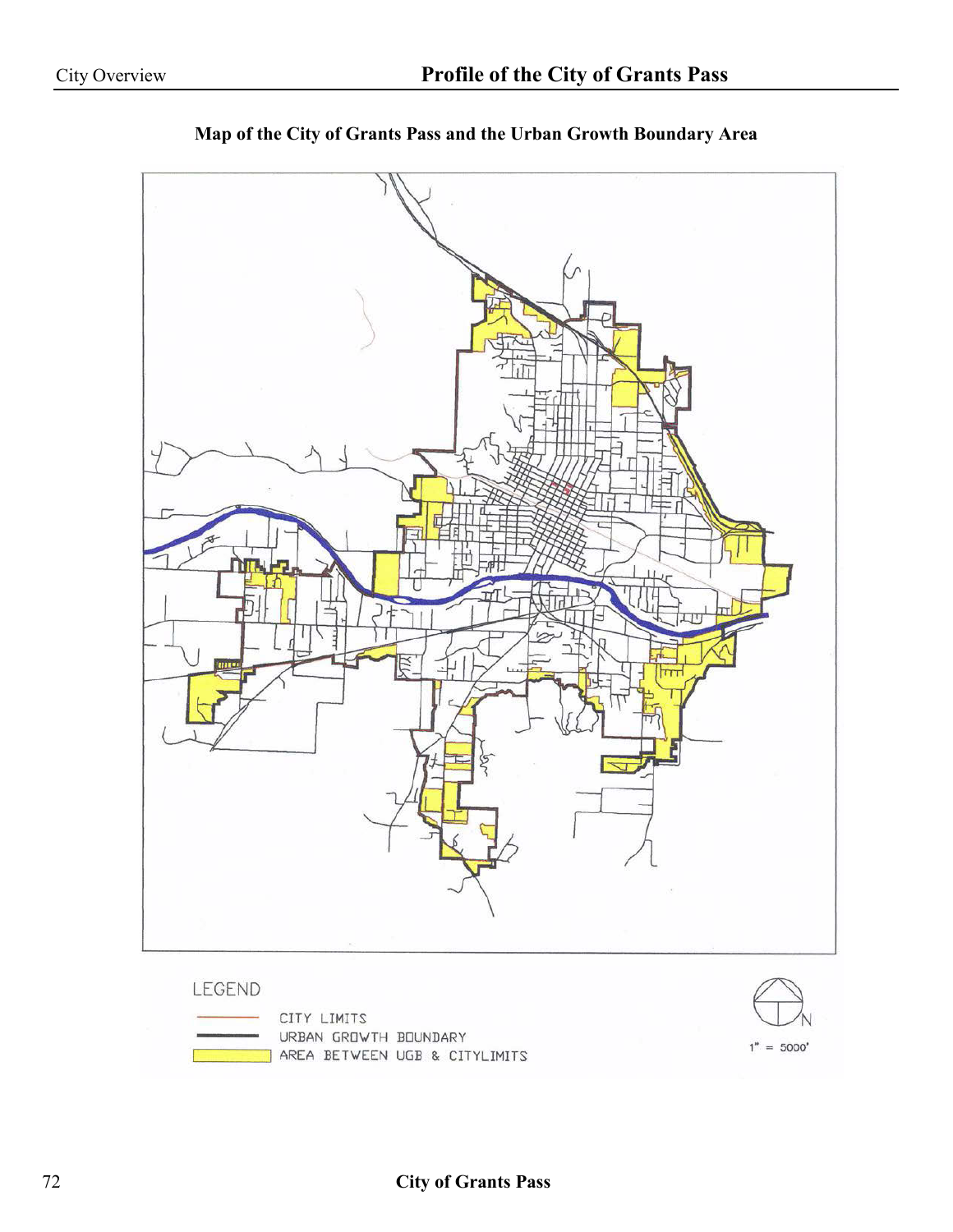The City of Grants Pass, incorporated in 1887, is a home rule charter city. This charter is the basic law under which the City operates. Amendments to the charter can only be made by a vote of the people and can be placed on the ballot by the Council or by the voters through an initiative process.

Ordinances enacted by the City Council also govern the city. The Council can change an ordinance at any time or the voters of Grants Pass can initiate an ordinance change. City ordinances become effective 30 days after they are passed by the Council and approved by the Mayor. Emergency measures needed for the health, peace and safety of the city are effective immediately following a favorable vote by two thirds of the Council.

The Mayor is the formal representative of the City of Grants Pass and is elected to a four-year term by the voters at large on a non-partisan ballot. The Mayor presides over Council meetings and does not vote, except in the case of a tie. The Mayor can veto any Council decision, but a two-thirds vote of the Council can override the veto.

The City Council is composed of eight councilors elected to four-year terms on a non-partisan ballot. One councilor is elected from each of the eight wards in the city, with one-half of the Council elected every two years. New wards may be created or the boundaries of wards may be changed by Council action. The Council's authority extends over all the City's powers and sets the policies by which the City serves its citizens. The Council takes official action at regular Council meetings, which are open to the public. The Mayor may call a special meeting, provided that the public is given 24-hour notice.

Since Grants Pass operates under the council-manager form of government, the Council is responsible for selecting a City Manager. The City Manager is responsible for the business, financial, and property transactions of the City, as well as preparation of the annual budget, appointment and supervision of personnel, enforcement of City ordinances, and the organization and general management of City departments. As chief administrator, the City Manager has no vote in the Council, but may take part in discussions of matters coming before the legislative body.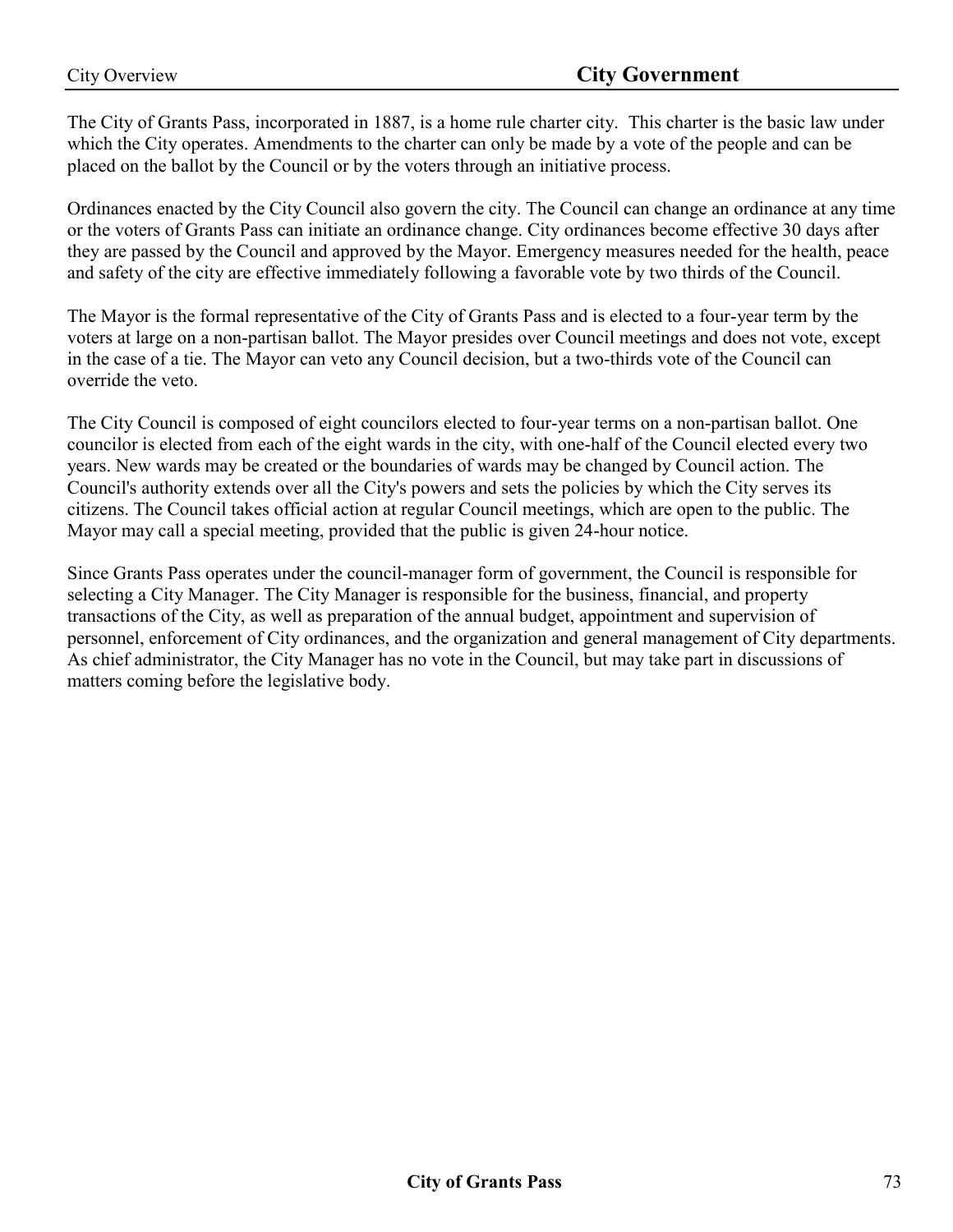















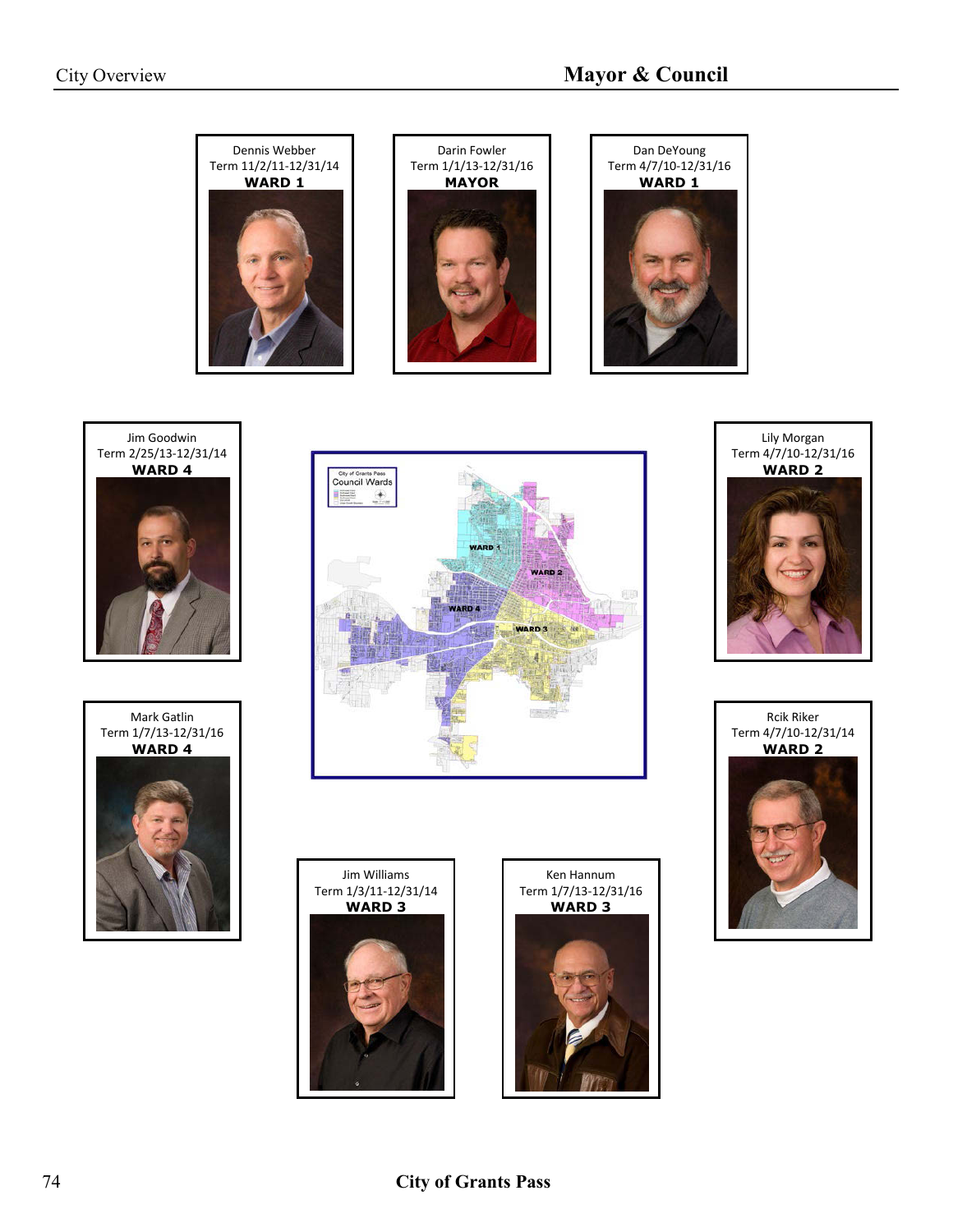The citizens of Grants Pass are the most important part of the City organization. Councilors are elected by the citizens to represent their interests on the Council, and City services are directed to meet their needs. Public hearings are routinely held so that citizens can contribute to the planning and budgeting process of the City.

Another way for citizens to have input in how the City is governed is through the City's advisory groups. The City of Grants Pass uses two types of advisory groups. The first is the standing committee. The Mayor and City Council appoint citizens to serve on six standing committees:

- Budget Committee
- PAVE Committee
- Urban Area Planning Commission
- Grants Pass Parks Advisory Board
- Riverfront Review Board
- Historic Buildings and Sites Commission
- Bikeways & Walkways Committee
- Committee on Public Art
- Industrial Development Loan Review Committee
- Micro Enterprise Loan Review Board
- Tourism Advisory Committee
- Urban Tree Advisory Committee
- Solid Waste Agency

These committees make recommendations to the City Council on policy issues and advise City staff on certain operational matters.

The second type of advisory group is the ad hoc committee. The City Council appoints ad hoc committees to study and make recommendations on specific issues. These committees disband when the assigned task is completed. Currently the City has the following Ad Hoc Committee(s).

- Urban Growth Boundary Steering Committee
- Bronze Forge Task Force
- Allen Creek Soccer Task Force
- Downtown Parking Task Force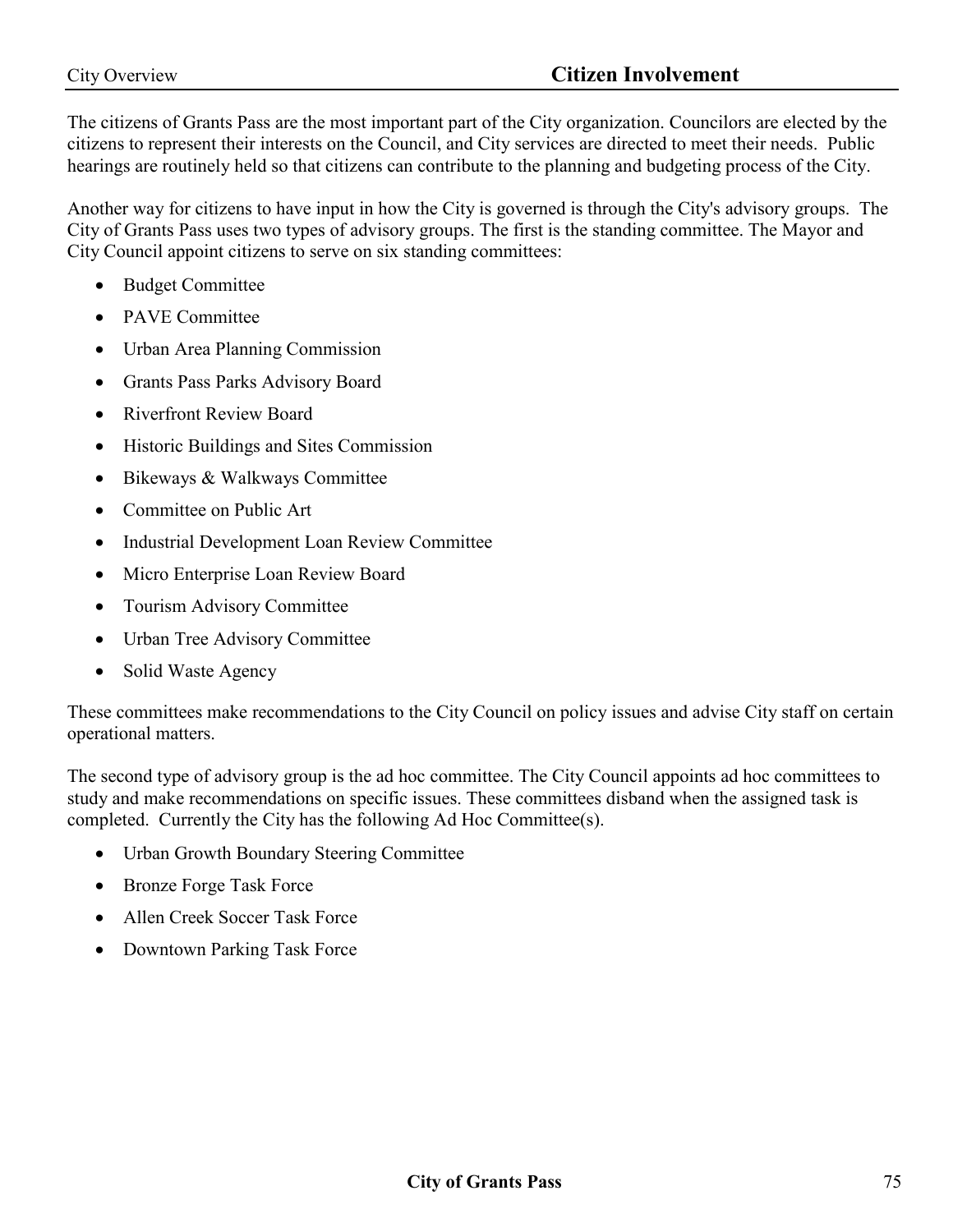The Organization Chart for the City of Grants Pass displays the full time equivalencies and the methods of reporting for the City organization. Your local government is a broad mix of services. We operate three independent utilities: Solid Waste, Water, and Wastewater. The governmental side of our organization is dominated by Public Safety, delivering a range of law enforcement, fire, and preventive services. The management of growth and development is vested in our Community Development Department. Street maintenance and drainage systems are provided by Public Works. Park maintenance, together with the downtown and tourism programs, is administered by Parks and Community Services. The third part of our community promotional system, Economic Development, is located in the City Manager's office.

The organization is divided into five major divisions; Public Safety, Administrative Services, Community Development, Parks and Community Services, and Public Works. The directors for these major responsibilities, along with the City Attorney, Assistant City Manager and the City Manager, constitute the Executive Management team for the City. The City Manager and this team meet routinely to coordinate the delivery of services and analyze issues for the City Council's decision making.

The following organization charts show each department and its permanent personnel. We extensively use volunteers, contractors, and on-call/seasonal personnel that are not shown in the organization chart. A great example is Public Safety where dozens of full-time job equivalents are created in the many services provided by the department through firefighting interns, on-call personnel for office and dispatching services, and countless hours of volunteer support for the Public Safety Academy and Auxiliary Services.

The City of Grants Pass is a dynamic organization. We are constantly working to develop better ways to coordinate services and assure our residents the best possible services delivered in a way that makes sense and meets the needs of most of our citizens.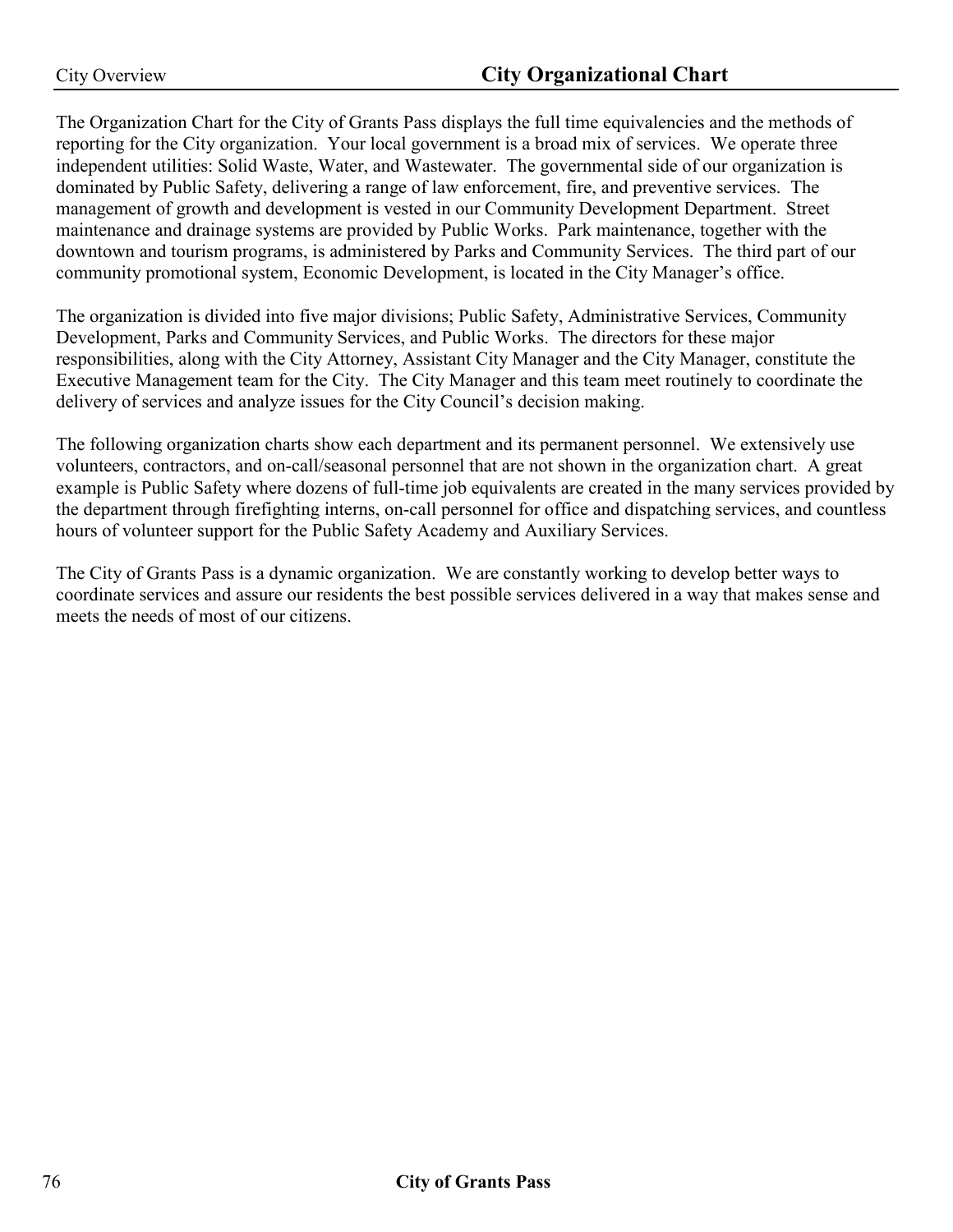| Fire Rescue Division<br>Support Division<br>Police Division | Engineering Services<br><b>Business Operations</b><br>Parks & Recreation<br>Planning Services<br>Building & Safety                     | <b>Transportation Program</b><br>Storm Water Program<br>Wastewater Program<br>Solid Waste Program<br>Water Program                   | Management Support<br>General Insurance | Economic, Tourism & Downtown<br>Information Technology<br>Property Management                                                     | Utility Billing & Customer Service<br>Accounting & Financial Mgmt<br><b>Fleet Operations</b> | Workers Compensation<br>Benefits Administration<br>Human Resources |                       |
|-------------------------------------------------------------|----------------------------------------------------------------------------------------------------------------------------------------|--------------------------------------------------------------------------------------------------------------------------------------|-----------------------------------------|-----------------------------------------------------------------------------------------------------------------------------------|----------------------------------------------------------------------------------------------|--------------------------------------------------------------------|-----------------------|
| PUBLIC SAFETY<br><b>Bill Landis</b>                         | PARKS & COMMUNITY<br>DEVELOPMENT<br><b>Michael Black</b>                                                                               | PUBLIC WORKS<br>Terry Haugen                                                                                                         | CITY RECORDER<br>Karen Frerk            | ASSISTANT CITY<br>Dave Reeves<br><b>MANAGER</b>                                                                                   | FINANCE & FLEET<br>Jay Meredith                                                              | <b>HUMAN RESOURCES</b><br>Karin Lange                              | <b>LEGAL SERVICES</b> |
|                                                             |                                                                                                                                        |                                                                                                                                      |                                         |                                                                                                                                   |                                                                                              |                                                                    |                       |
|                                                             | Industrial Loan Review Committee<br>Bikeways & Walkways Committee<br><b>COMMITTEES</b><br>P.A.V.E.Committee<br><b>Budget Committee</b> | Urban Growth Boundary Steering Committee<br>CITY MANAGER<br>Aaron Cubic<br>Tourism Advisory Committee<br><b>Urban Tree Committee</b> |                                         | Historic Buildings & Sites Commission<br>Riverfront Review Board<br><b>COMMISSIONS/BOARDS</b><br>Grants Pass Parks Advisory Board | <b>Jrban Area Planning Commission</b>                                                        |                                                                    |                       |
|                                                             |                                                                                                                                        |                                                                                                                                      |                                         |                                                                                                                                   |                                                                                              |                                                                    |                       |
|                                                             |                                                                                                                                        | ELECTED-4 Year Terms<br>COUNCIL <sup>(8)</sup><br>MAYOR (1)                                                                          |                                         |                                                                                                                                   |                                                                                              |                                                                    |                       |
|                                                             |                                                                                                                                        | Population 34,855<br>CITIZENS                                                                                                        |                                         |                                                                                                                                   |                                                                                              |                                                                    |                       |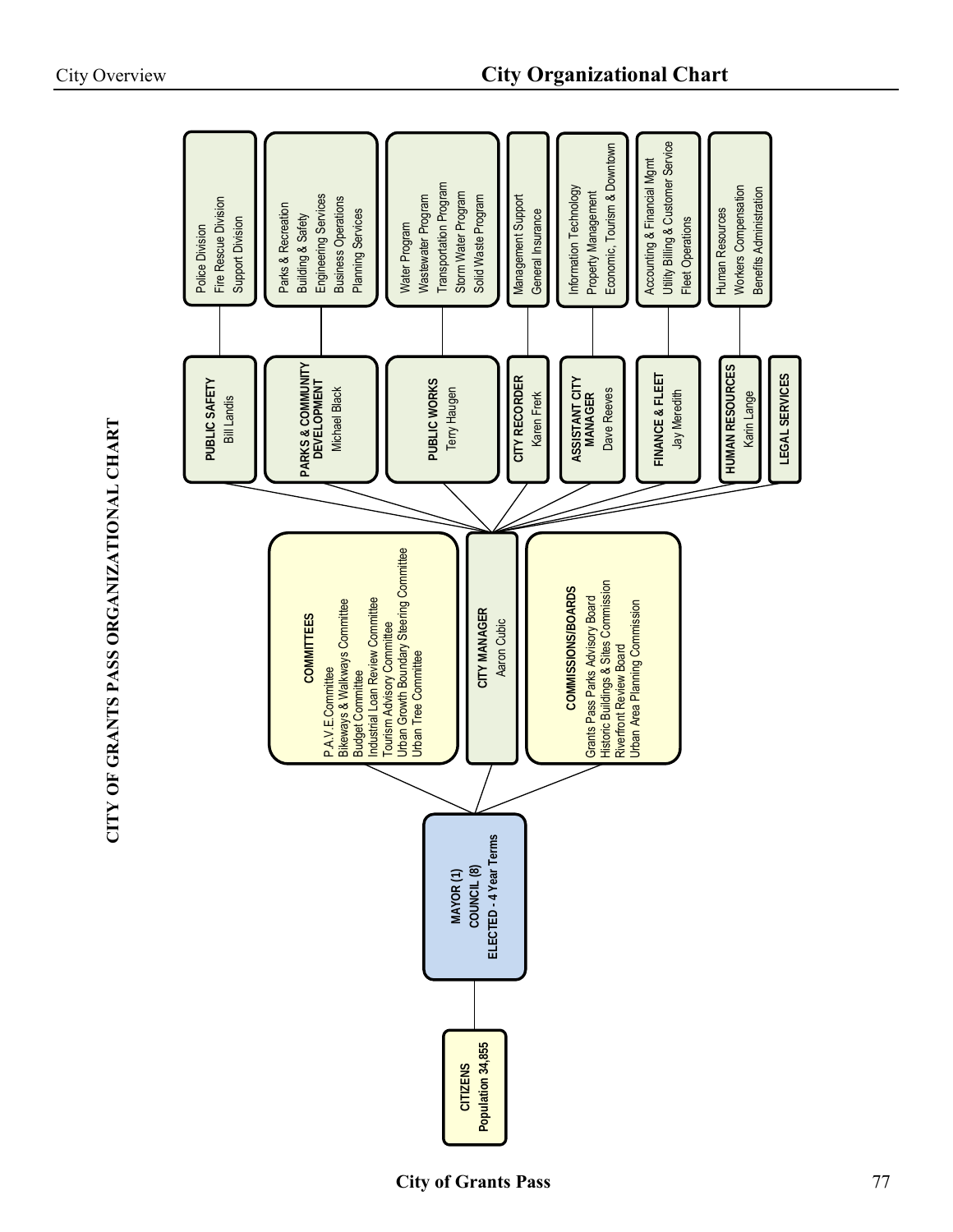**Administration**

Administration

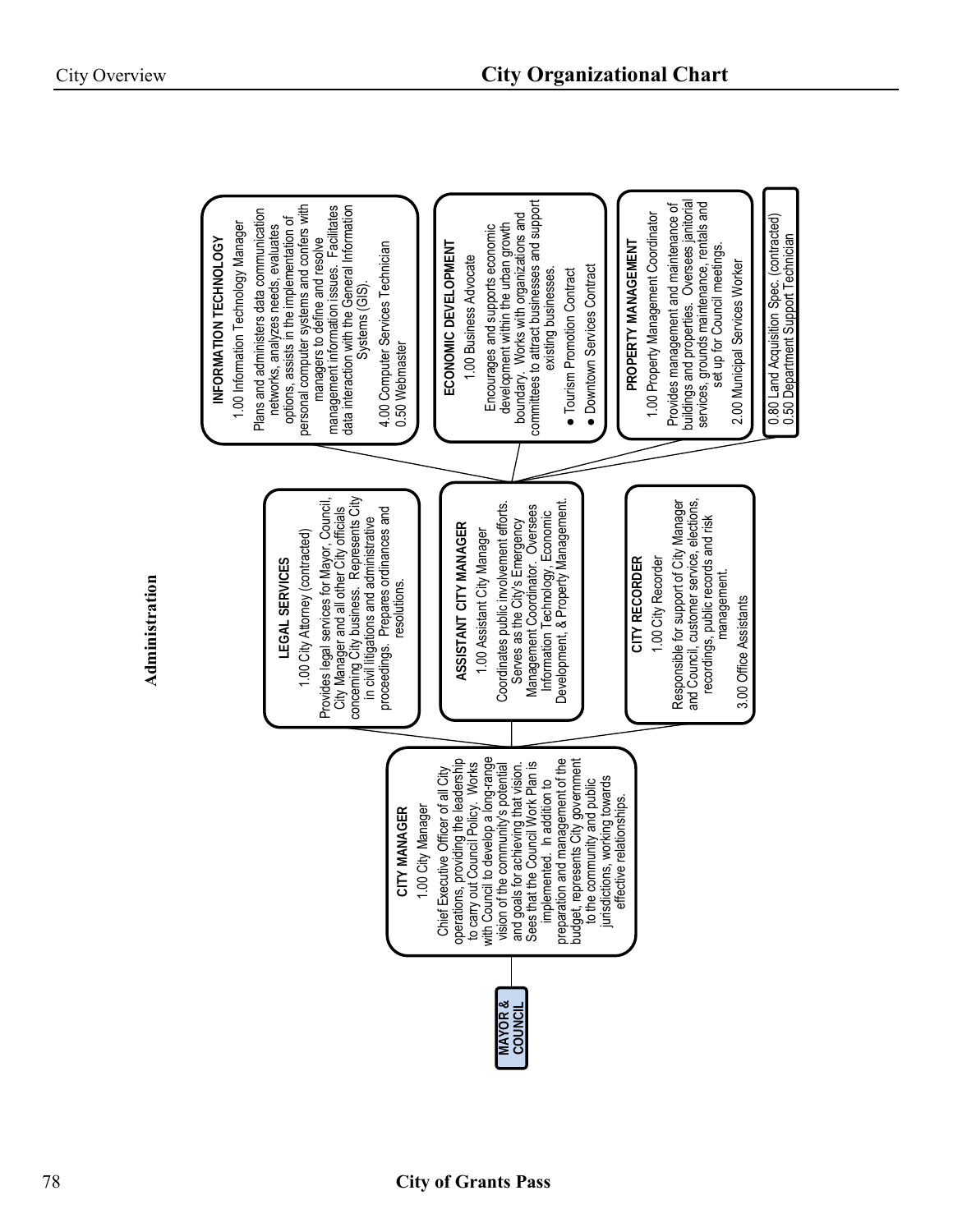| 1.00 Department Support Technician<br>1.00 Finance Support Specialists<br>1.00 Accounting Techncian<br>1.00 Accountant                                                                                                                                                                                                                                                                                                                                                                          | 6.50 Accounting Technicians                                                                                                                                                                                                                                                                                                                                                                                        | 1.00 Department Support Technician<br>1.00 Mechanic                                                             |                                                                |
|-------------------------------------------------------------------------------------------------------------------------------------------------------------------------------------------------------------------------------------------------------------------------------------------------------------------------------------------------------------------------------------------------------------------------------------------------------------------------------------------------|--------------------------------------------------------------------------------------------------------------------------------------------------------------------------------------------------------------------------------------------------------------------------------------------------------------------------------------------------------------------------------------------------------------------|-----------------------------------------------------------------------------------------------------------------|----------------------------------------------------------------|
| Provides project and general accounting services for<br>the City as well as centralized payroll, accounts<br>and production of annual budget in accordance with<br>GAAP, GASB, and State and Federal Law.<br>municipality. Coordinates annual audit preparation<br>research related to the financial functions of the<br>payable and lien reporting services. Provides<br>ACCOUNTING & FINANCIAL REPORTING<br>technical assistance, cash management, and<br>1.00 Accounting Services Supervisor | processing. Processes all monies received by the<br>1.00 Utility Billing & Customer Service Supervisor<br>City and routes liquor licenses, peddler's license,<br>Processes utility and other accounts receivable<br>UTILITY BILLING & CUSTOMER SERVICE<br>information support, reception and mail center<br>billings. Provides customer service, general<br>business tax, etc. for processing                      | Manages vehicle maintenance and equipment<br>FLEET & EQUIPMENT REPLACEMENT<br>1.00 Lead Mechanic<br>replacement | 0.90 Adminstrative Support Specialist<br>1.00 Grant Specialist |
| Provides financial services to<br>1.00 Finance Director                                                                                                                                                                                                                                                                                                                                                                                                                                         | ate debt<br>easibility<br>with City<br>onal and<br>and reporting systems,<br>coordinates budget preparation,<br>the City, manages accounting<br>Assesses long-term financial<br>requirements to implement<br>to calling debt. Invests cash<br>reserves in accordance with Cit<br>ons.<br>and supports organization<br>public communication<br>issuance and evaluate f<br>capital projects, coordir<br>CITY MANAGER | adopted investment policies.                                                                                    |                                                                |

**Finance & Fleet**

Finance & Fleet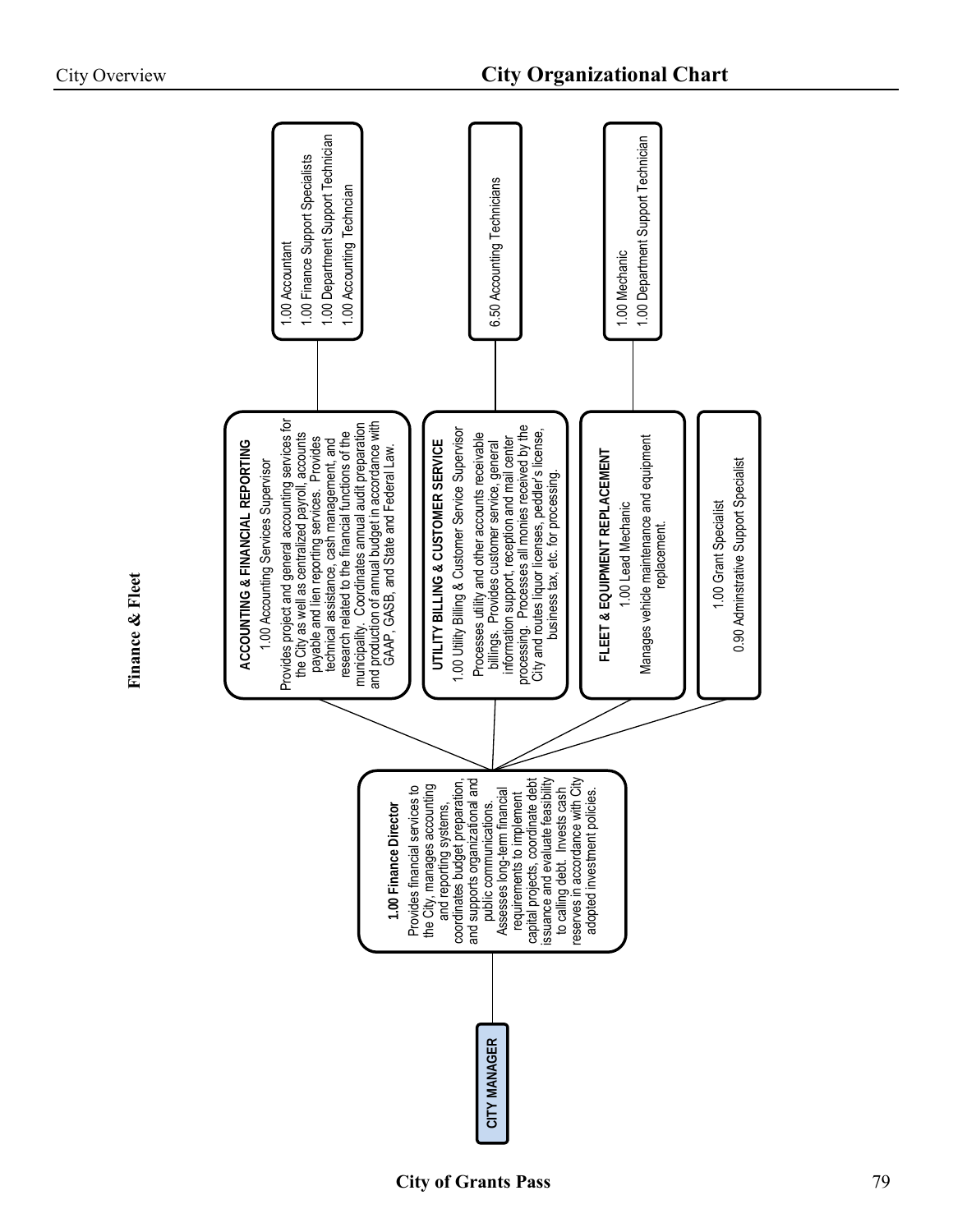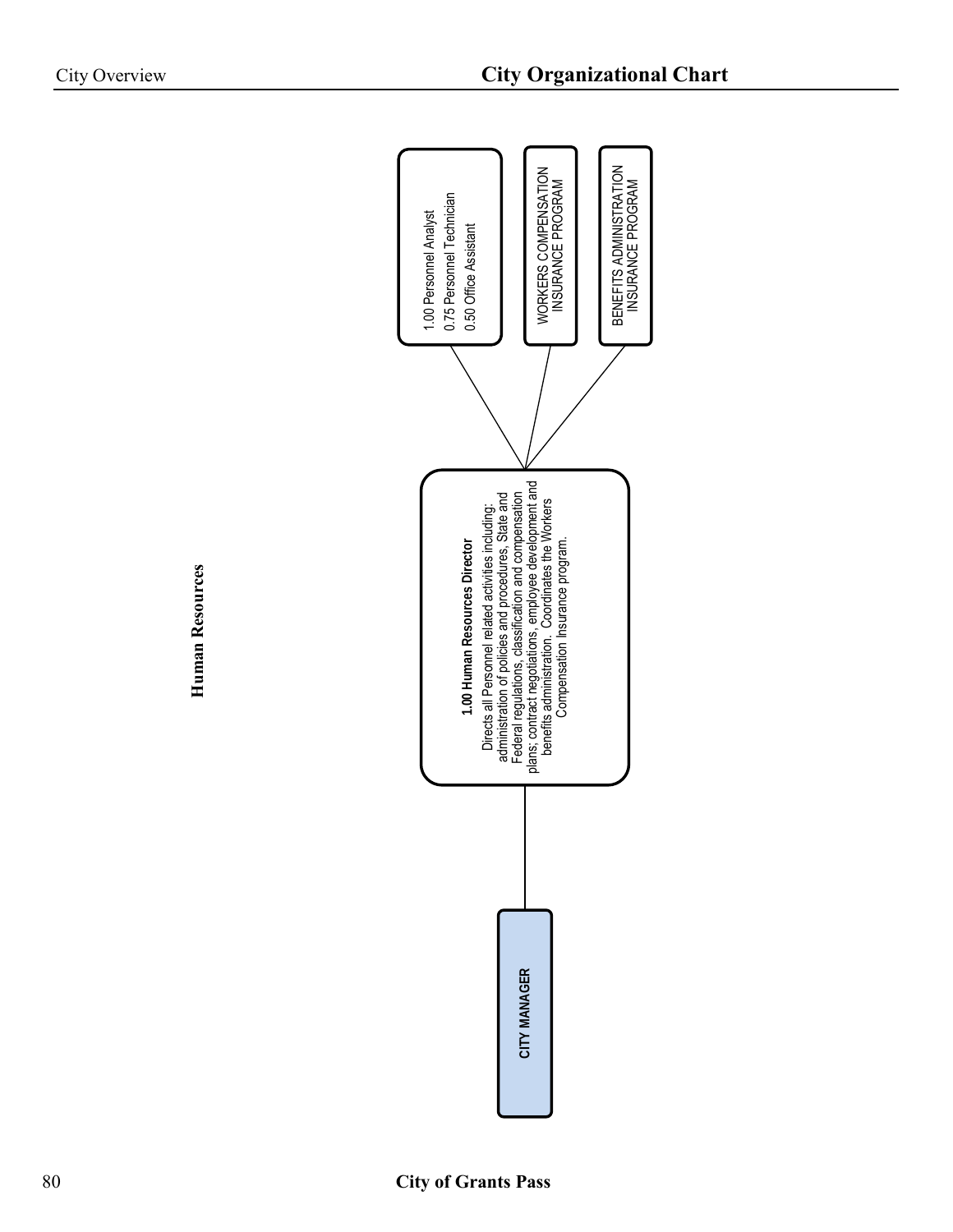| 1.00 Municipal Specialist<br>• Recreation Contract<br>5.00 Municipal Worker                                                                                                                                        | 1.00 Building Inspector/ Plans<br>2.00 Associate Planner<br>BUILDING & SAFETY<br>1.00 Building Official<br>1.00 Senior Planner<br>1.00 City Surveyor<br>Examiner<br>PLANNING                                                                                                                                                                                | 2.50 Engineering Technicians                                                                                                                                                        | 1.00 Database Technician<br>2.00 Dept. Support Techs<br>2.65 Office Assistants<br>1.00 GIS Coordinator                                                                                                  |
|--------------------------------------------------------------------------------------------------------------------------------------------------------------------------------------------------------------------|-------------------------------------------------------------------------------------------------------------------------------------------------------------------------------------------------------------------------------------------------------------------------------------------------------------------------------------------------------------|-------------------------------------------------------------------------------------------------------------------------------------------------------------------------------------|---------------------------------------------------------------------------------------------------------------------------------------------------------------------------------------------------------|
| Oversees Recreation & Aquatics contracts ensuring<br>Maintains and manages parks, trails & playgrounds.<br>development and scheduleing of programs and<br>PARKS & RECREATION<br>1.00 Superintendent<br>facilities. | and existing buildings within the City and application<br>Responsible for the regulations of all new, atlered<br>ordinances. Prepares staff reports related to land<br>use regulations and land use requests.<br>Adminsters comprehenive plan and land use<br>1.00 Assistant Parks & CD Director<br>BUILDING & SAFETY<br>of related laws/codes.<br>PLANNING | Responsible for design, review and inspection of all<br>1.00 Engineering Project Supervisor<br>1.00 City Engineer (under contract)<br>new public works construction.<br>ENGINEERING | clerical support, database maintainenance, GIS and<br>Responsible for customer service, issuing permits,<br>PARKS & CD MANAGEMENT SUPPORT<br>1.00 Business Operations Supervisor<br>lien search/review. |
|                                                                                                                                                                                                                    | .00 Parks & Community<br>Development Director<br>Directs overall activities.<br>1.00 Parks & Comm<br>CITY MANAGER                                                                                                                                                                                                                                           |                                                                                                                                                                                     |                                                                                                                                                                                                         |

**Parks & Community Development**

Parks & Community Development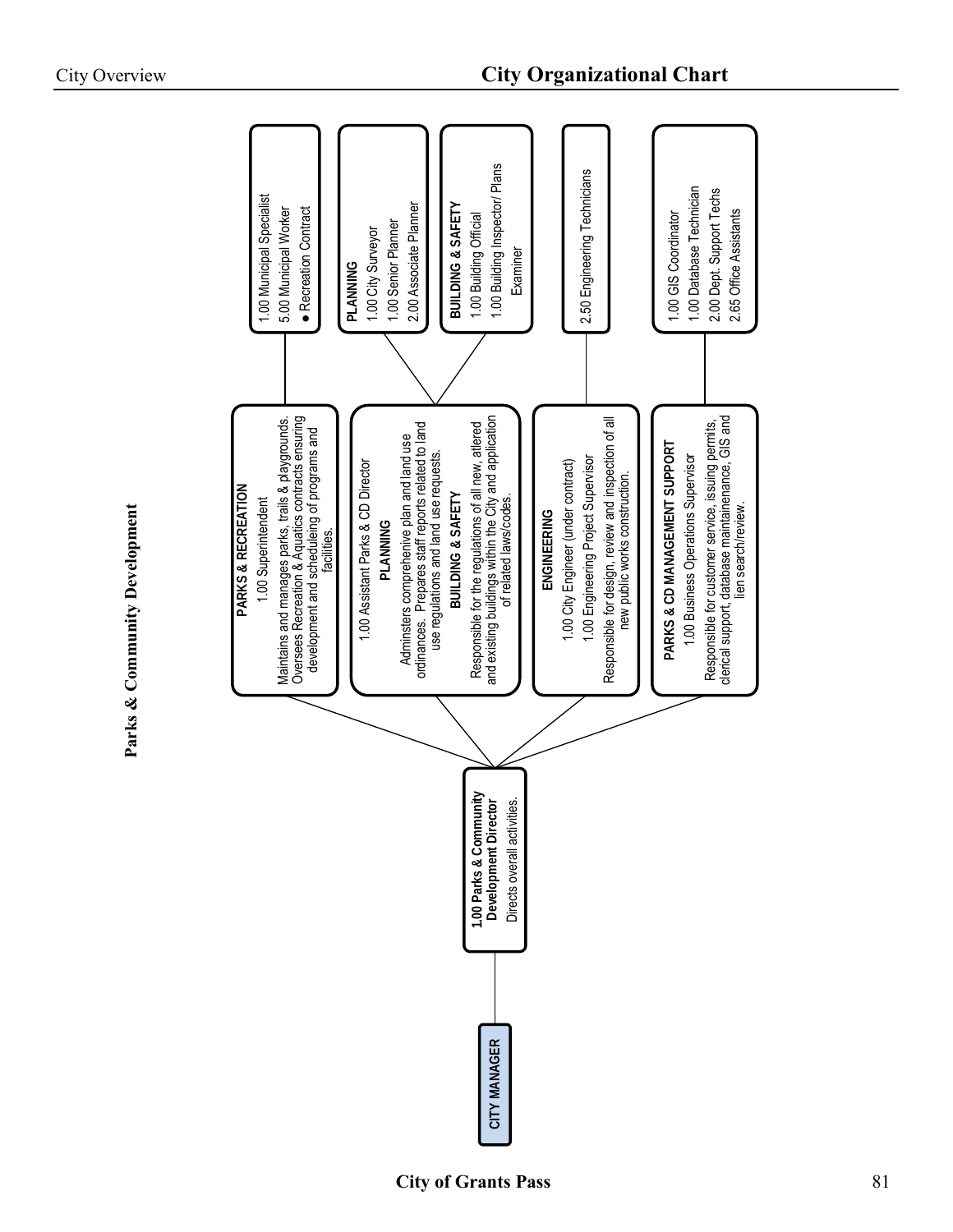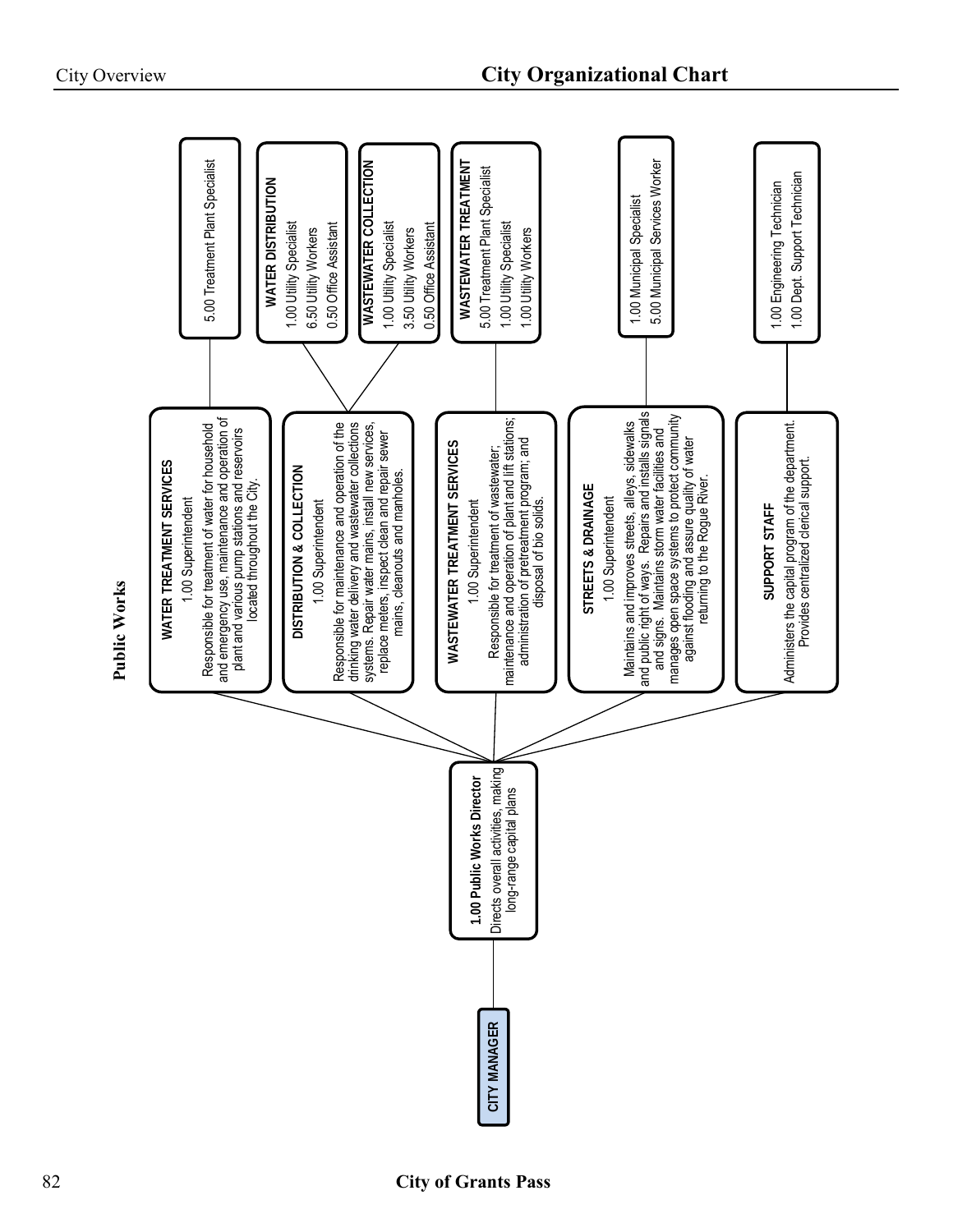

PUBLIC SAFETY **PUBLIC SAFETY**